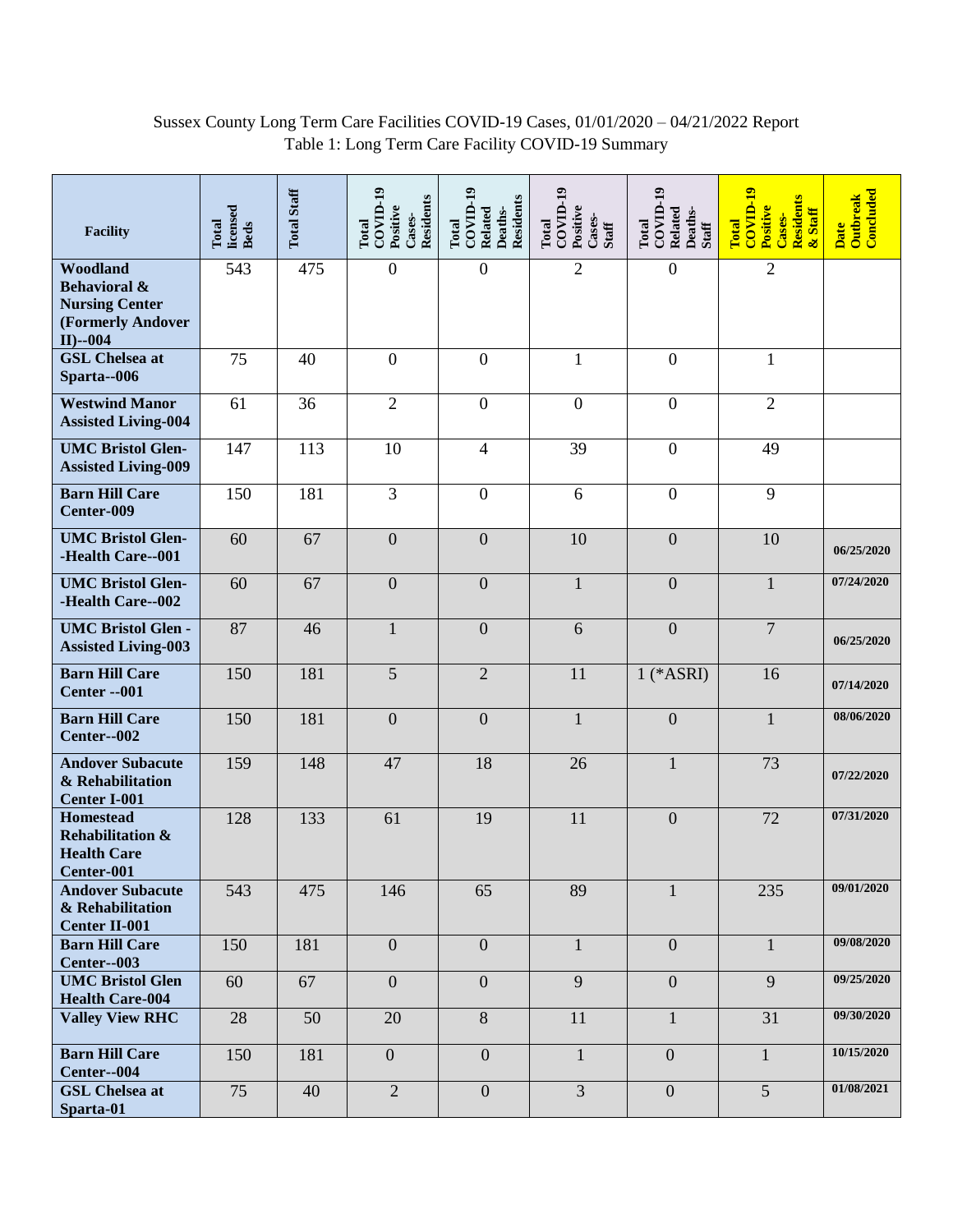| <b>Valley View RHC-</b>                                                                          | 28  | 50  | $\mathbf{1}$     | $\overline{0}$   | $5\overline{)}$ | $\mathbf{0}$     | 6              | 02/05/2021 |
|--------------------------------------------------------------------------------------------------|-----|-----|------------------|------------------|-----------------|------------------|----------------|------------|
| 002<br><b>Bentley Assisted</b>                                                                   | 51  | 52  | $\overline{2}$   | $\overline{0}$   | $\overline{2}$  | $\mathbf{0}$     | $\overline{4}$ | 02/05/2021 |
| Living-001                                                                                       |     |     |                  |                  |                 |                  |                |            |
| <b>UMC Bristol Glen</b><br>AL & HC-005                                                           | 147 | 113 | 35               | 3                | 37              | $\mathbf{0}$     | 72             | 02/17/2021 |
| <b>Barn Hill Care</b><br>Center--005                                                             | 150 | 181 | 31               | 3                | 19              | $\mathbf{0}$     | 50             | 02/17/2021 |
| <b>Homestead</b>                                                                                 | 128 | 133 | 13               | 3                | 14              | $\mathbf{0}$     | 27             | 02/17/2021 |
| <b>Rehabilitation &amp;</b><br><b>Health Care</b><br>Center-002                                  |     |     |                  |                  |                 |                  |                |            |
| <b>GSL Chelsea at</b><br>Sparta--002                                                             | 75  | 40  | $\overline{0}$   | $\overline{0}$   | $\mathbf{1}$    | $\mathbf{0}$     | $\mathbf{1}$   | 02/18/2021 |
| <b>GSL Chelsea at</b><br>Sparta--003                                                             | 75  | 40  | $\overline{0}$   | $\overline{0}$   | $\mathbf{1}$    | $\overline{0}$   | $\mathbf{1}$   | 03/12/2021 |
| <b>Andover Subacute</b><br>& Rehabilitation<br>Center I--002                                     | 159 | 148 | 16               | $\overline{2}$   | 25              | $\overline{0}$   | 41             | 05/10/2021 |
| <b>Barn Hill Care</b><br><b>Center -- 006</b>                                                    | 150 | 181 | $\boldsymbol{0}$ | $\boldsymbol{0}$ | 8               | $\overline{0}$   | $8\,$          | 05/10/2021 |
| <b>UMC Bristol Glen</b><br>AL & HC-006                                                           | 147 | 113 | $\mathbf{1}$     | $\overline{0}$   | $\overline{4}$  | $\overline{0}$   | 5              | 05/18/2021 |
| <b>Homestead</b><br><b>Rehabilitation &amp;</b>                                                  | 128 | 133 | $\mathbf{1}$     | $\overline{0}$   | 3               | $\overline{0}$   | $\overline{4}$ | 06/07/2021 |
| <b>Health Care</b><br>Center-003                                                                 |     |     |                  |                  |                 |                  |                |            |
| <b>Andover Subacute</b><br>& Rehabilitation<br><b>Center II-002</b>                              | 543 | 475 | 40               | 8                | 56              | $\overline{0}$   | 96             | 06/11/2021 |
| Woodland<br><b>Behavioral &amp;</b><br><b>Nursing Center</b><br>(Formerly Andover<br>$II$ )--001 | 543 | 475 | $\overline{0}$   | $\overline{0}$   | $\mathbf{1}$    | $\overline{0}$   | $\mathbf{1}$   | 07/07/2021 |
| Woodland<br><b>Behavioral &amp;</b><br><b>Nursing Center</b><br>(Formerly Andover<br>$II$ )--002 | 543 | 475 | $\boldsymbol{0}$ | $\boldsymbol{0}$ | $\mathbf{1}$    | $\boldsymbol{0}$ | $\mathbf{1}$   | 08/27/2021 |
| <b>UMC Bristol Glen-</b><br>007                                                                  | 60  | 67  | $\overline{0}$   | $\overline{0}$   | $\overline{3}$  | $\overline{0}$   | $\overline{3}$ | 09/28/2021 |
| <b>GSL</b> Chelsea at<br>Sparta--004                                                             | 75  | 40  | $\overline{0}$   | $\boldsymbol{0}$ | $\mathbf{1}$    | $\overline{0}$   | 1              | 10/25/2021 |
| <b>UMC Bristol Glen-</b><br>-Health Care--008                                                    | 60  | 67  | $\overline{0}$   | $\boldsymbol{0}$ | $\mathbf{1}$    | $\overline{0}$   | $\mathbf{1}$   | 11/03/2021 |
| <b>Bentley Assisted</b><br>Living--002                                                           | 51  | 52  | $\mathbf{1}$     | $\overline{0}$   | $\overline{0}$  | $\overline{0}$   | $\mathbf{1}$   | 11/09/2021 |
| <b>Barn Hill Care</b><br>Center-007                                                              | 150 | 181 | $\overline{7}$   | $\mathbf{1}$     | 8               | $\overline{0}$   | 15             | 11/12/2021 |
| <b>Westwind Manor</b><br><b>Assisted Living-001</b>                                              | 61  | 36  | $\overline{3}$   | $\overline{0}$   | $\overline{0}$  | $\mathbf{0}$     | $\overline{3}$ | 11/18/2021 |
| <b>Limecrest Sub-</b><br>Acute & Rehab.                                                          | 159 | 148 | $\overline{0}$   | $\overline{0}$   | $\mathbf{1}$    | $\overline{0}$   | $\mathbf{1}$   | 12/07/2021 |